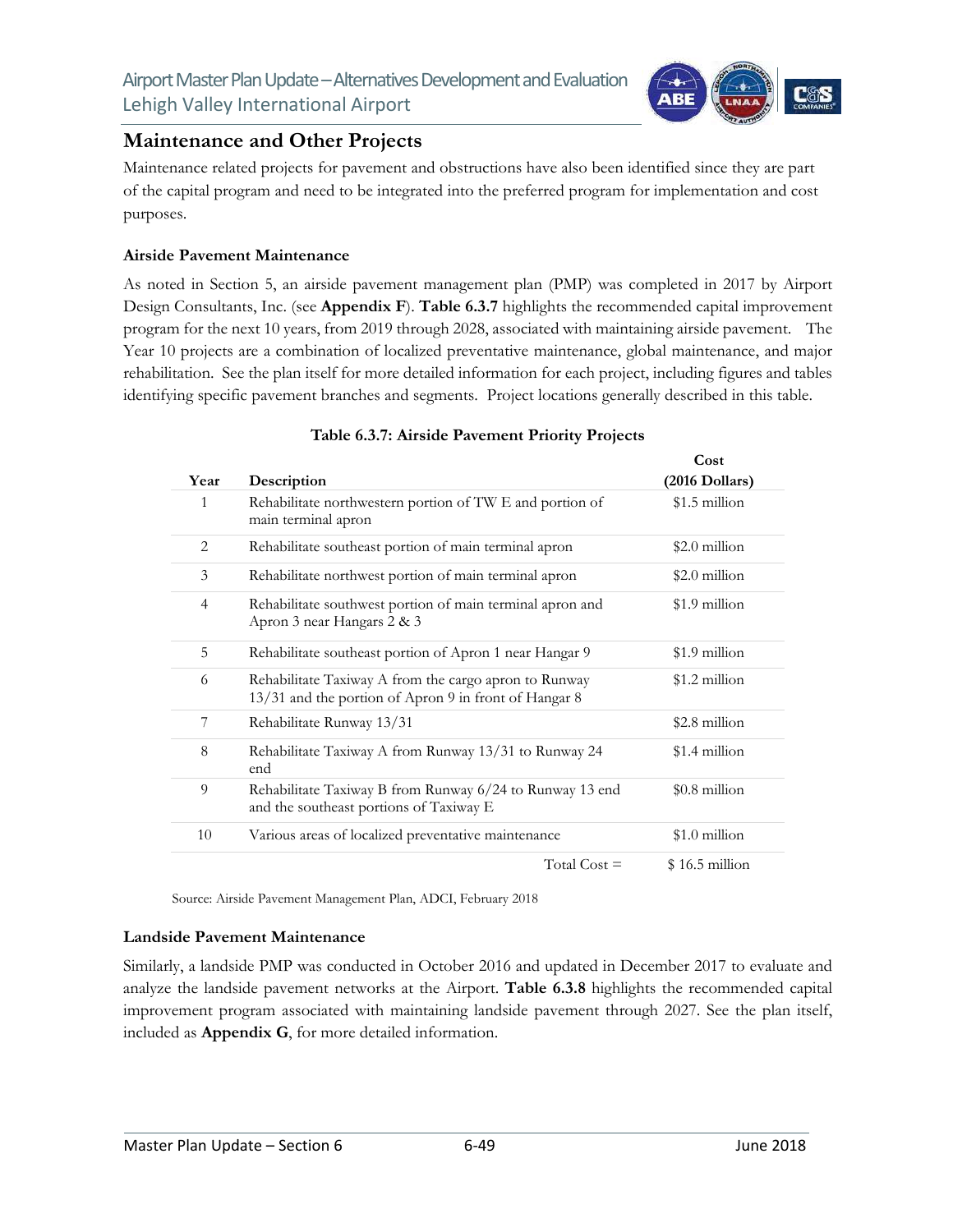

| Year   | Seal Coat/<br><b>Crack Seal</b> | Mill & Overlay | Reconstruction | Totals       |
|--------|---------------------------------|----------------|----------------|--------------|
| 2018   |                                 |                | \$870,000      | \$870,000    |
| 2019   |                                 | \$880,000      |                | \$880,000    |
| 2020   |                                 |                | \$1,280,000    | \$1,280,000  |
| 2021   |                                 | \$190,000      | \$450,000      | \$640,000    |
| 2022   |                                 | \$1,000,000    |                | \$1,000,000  |
| 2023   |                                 | \$1,200,000    |                | \$1,200,000  |
| 2024   |                                 | \$860,000      |                | \$860,000    |
| 2025   | \$410,000                       | \$120,000      | \$100,000      | \$630,000    |
| 2026   |                                 | \$2,800,000    |                | \$2,800,000  |
| 2027   | \$73,000                        | \$340,000      |                | \$413,000    |
| Totals | \$483,000                       | \$7,390,000    | \$2,700,000    | \$10,573,000 |
|        |                                 |                |                |              |

#### **Table 6.3.8: Landside Pavement Priority Project Types/Costs**

Source: Landside Pavement Management Plan, ADCI/Arora, October 2016/December 2017

#### **Obstruction Removal**

Code of Federal Regulations, Title 14, (14 CFR) Part 77, *Safe, Efficient Use, and Preservation of the Navigable Airspace* establishes several imaginary surfaces that are used as a guide to provide a safe and unobstructed operating environment for aviation. The primary, approach, transitional, horizontal, and conical surfaces identified in 14 CFR Part 77 are applied to each runway and the specific Part 77 runway category criteria. Runway end siting requirements are outlined in FAA AC 150/5300-13A, *Airport Design*. This document identifies specific dimensions and slopes for all runway ends based on the type of aircraft operations and instrumentation associated with that runway.

As a result of the obstruction analysis completed as part of this Master Plan, the following findings should be incorporated into the Airport's Obstacle Action & Disposition Plan. A summary of each runway end is below that looks at existing runway conditions, which are relevant for the next 5-10 year period with Runway 24 as the most immediate need.

#### **Runway 6**

 Runway 6 has no obstruction clearing needs, as it has the lowest ILS approach minimums LVIA would need with ½-mile visibility. See also ILS upgrade to Category II which is underway.

### **Runway 24**

 Runway 24's main issue is that the Race Street alignment northwest of the runway threshold is the controlling obstruction. Therefore, until the road is relocated, lowered, and/or removed, it is unlikely that instrument procedure criteria can be improved. Otherwise, the other obstructions of note are in the CVS/Gregory's Steakhouse property area with trees and poles penetrating the 40:1 departure surface. This area is already in or near the existing RPZ, and entirely within the previous ALP's ultimate RPZ. The existing CIP already notes a 2019 planned acquisition of the RPZ. As this project progresses, it needs to be confirmed whether this is the existing RPZ or future, larger RPZ, and whether it is purely land acquisition or whether demolition of buildings, trees, and poles will be included. Since this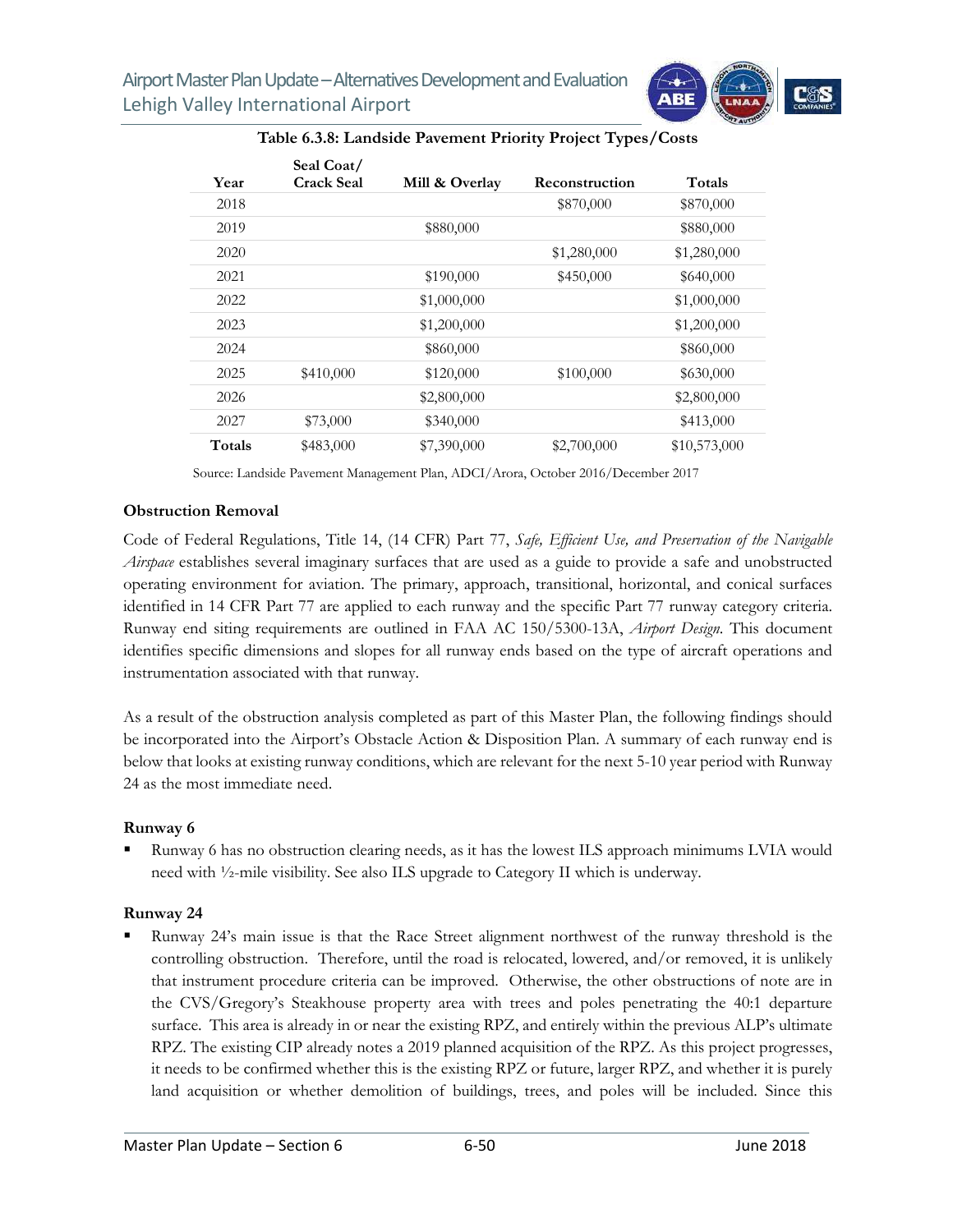

obstruction mitigation would involve removal of buildings and poles/utility lines, an engineer or similar expert would need to determine an order-of-magnitude cost of this should this be determined a feasible option. Should obstruction mitigation be needed outside the existing RPZ (i.e., no acquisition/demolition to a larger ultimate RPZ), avigation easements should be added to those areas. In short, the Runway 24 RPZ acquisition project should have demolition/obstruction removal associated with it. This area is also impacted by a roadway improvements project along Race Street. As part of this roadway widening project, multiple obstructions have been removed and/or lowered along Airport Road and Schoenersville Road.

To summarize, significant improvement in instrument procedure criteria is unlikely without mitigation of the Race Street controlling obstruction, but subsequent obstruction mitigation efforts should be associated with construction or similar improvements within at least the Part 77 approach surface, and particularly within or near the RPZ, similar to recent efforts near Airport and Schoenersville Roads.

### **Runway 13**

 Runway 13 is fine as it only has minor tree penetrations to Part 77. With ½-mile ILS approach on this end, only periodic monitoring of tree growth is needed. The terrain off the runway end falls considerably lower into a valley, which also helps.

### **Runway 31**

 Runway 31 mainly has a few (10 currently) poles associated with the Airport Road area northeast of the Route 22 PennDOT interchange. The runway has an LPV approach with  $\frac{3}{4}$  mile visibility, which considering the other ends' minimums, is acceptable. The Obstacle Disposition Plan already notes some trees/poles being removed or lowered by 12/31/2018. As the removal of these trees and poles are already in the disposition plans, there is no additional planning needed for obstruction mitigation on this end, assuming the plan is progressed.

# **6.4 Preferred Development Concept**

The top ranking alternatives by opportunity area evaluated previously have been incorporated into an airport wide overall development concept shown in **Figure 6.4.1**. Throughout the evaluation of the alternatives, input from the LNAA and the project advisory group further refined some of the individual projects as the preferred development concept was created. Therefore, the projects as shown in the preferred development concept may vary from the original alternatives noted in the relevant portion of Section 6.3. For example, the FAA advised that, depending upon the age and condition of the existing glide slope just north of the Runway 24 end, the relocation of the glide slope may be considered which would eliminate the need to design the northside parallel taxiway to Runway 6-24 around the existing glide slope.

Tables 6.4.1 through 6.4.4 show the preferred development concept projects by phase based on the facility requirements evaluations in Section 5 and feedback from the Authority. The plan will be finalized based on a comprehensive financial analysis as described in Section 7. While shown in Figure 6.4.1 and provided in the list below, the projects identified in Phase 4 are not included as part of the development program or financial analysis for this master plan, but shown for future consideration and the preservation of potential development areas. Phase 1 and 2 also include pavement maintenance projects with their anticipated project year as identified in the airside and landside pavement management plans, but are not shown on Figure 6.4.1.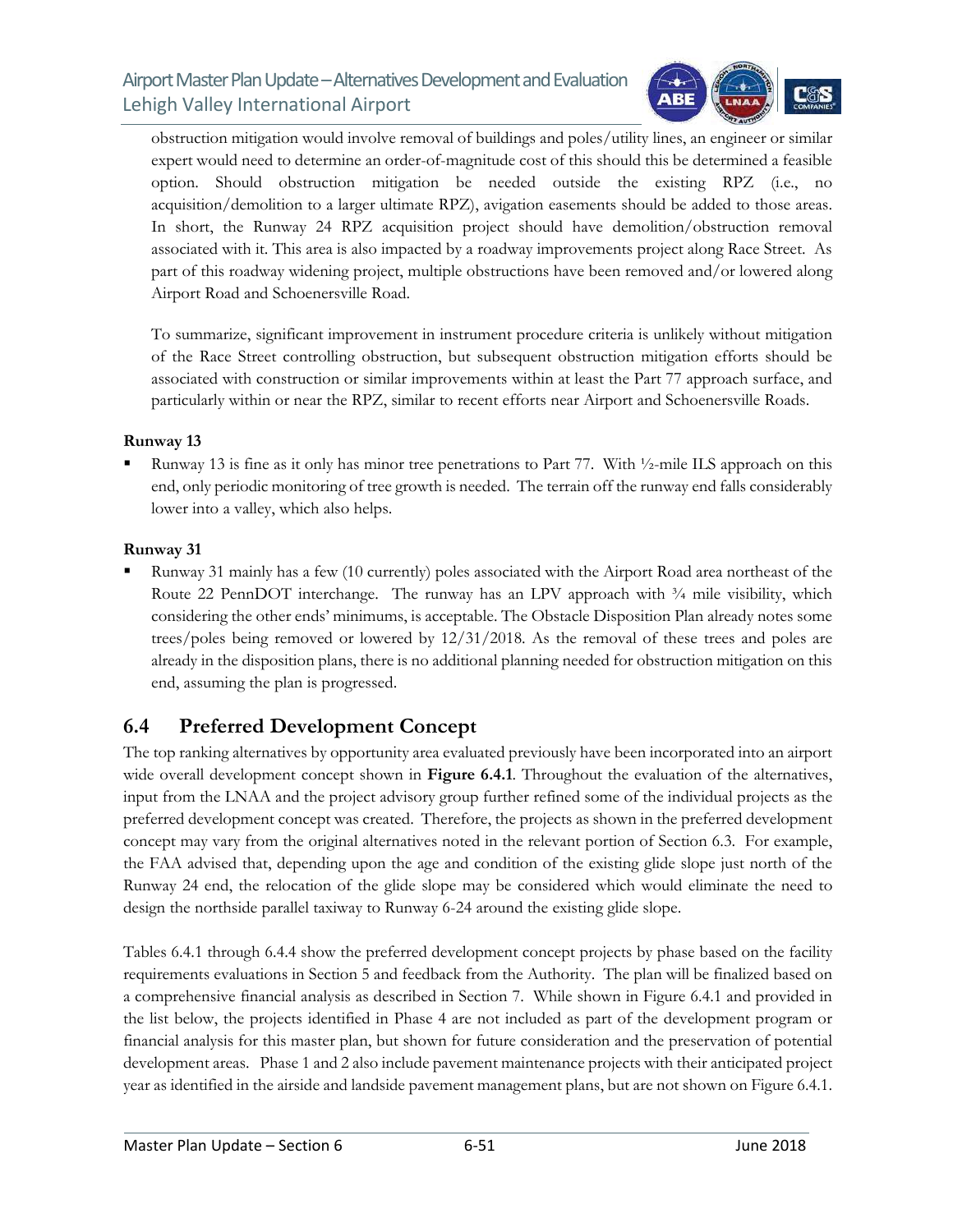

| Project<br>Number | Year | Description                                                                                                                           |
|-------------------|------|---------------------------------------------------------------------------------------------------------------------------------------|
| $1 - 1$           |      | Runway 6-24 Reconstruction & Projects                                                                                                 |
| $1 - 2$           |      | Terminal Vertical Circulation Improvements                                                                                            |
| $1 - 3$           |      | Expand Cargo Existing Area                                                                                                            |
| $1 - 4$           |      | Landside Circulation Improvements                                                                                                     |
| $1 - 5$           |      | Land Use Development (hotel, retail, travel plaza as indicated in Appendix H)                                                         |
| $1-6$             |      | Taxiway Stub Projects                                                                                                                 |
| $1 - 7$           |      | Hangar 11                                                                                                                             |
| $1 - 8$           |      | Parking & Ticket Booth Improvements                                                                                                   |
| $1-9$             |      | FBO Building & Improvements                                                                                                           |
| $1 - 10$          |      | Terminal Security Checkpoint Improvements                                                                                             |
|                   | 2018 | Reconstruct 995 Postal Road west parking lot/loading dock, Hangar 7 parking lot,<br>Hangar 9 parking lots, & 997 Postal Road driveway |
|                   | 2019 | Rehabilitate northwestern portion of TW E & portion of main terminal apron                                                            |
|                   | 2019 | 4" Mill & overlay of long-term Parking Lot A (northeast corner) & long-term east<br>parking                                           |
|                   | 2020 | Rehabilitate southeast portion of main terminal apron                                                                                 |
|                   | 2020 | Reconstruct Hangar 3 parking lot & Gate 8 access road                                                                                 |
|                   | 2021 | Rehabilitate northwest portion of main terminal apron                                                                                 |
|                   | 2021 | Reconstruct employee parking lot & Hertz QTA; mill & overlay 997 Postal Road<br>parking lot & driveway                                |
|                   | 2022 | Rehabilitate southwest portion of main terminal apron & Apron 3 near Hangars 2 & 3                                                    |
|                   | 2022 | Mill & overlay terminal roadways                                                                                                      |
|                   | 2023 | Rehabilitate southeast portion of Apron 1 near Hangar 9                                                                               |
|                   | 2023 | Mill & overlay maintenance lot                                                                                                        |

# **Table 6.4.1: Phase 1 (2018-2023) Project List**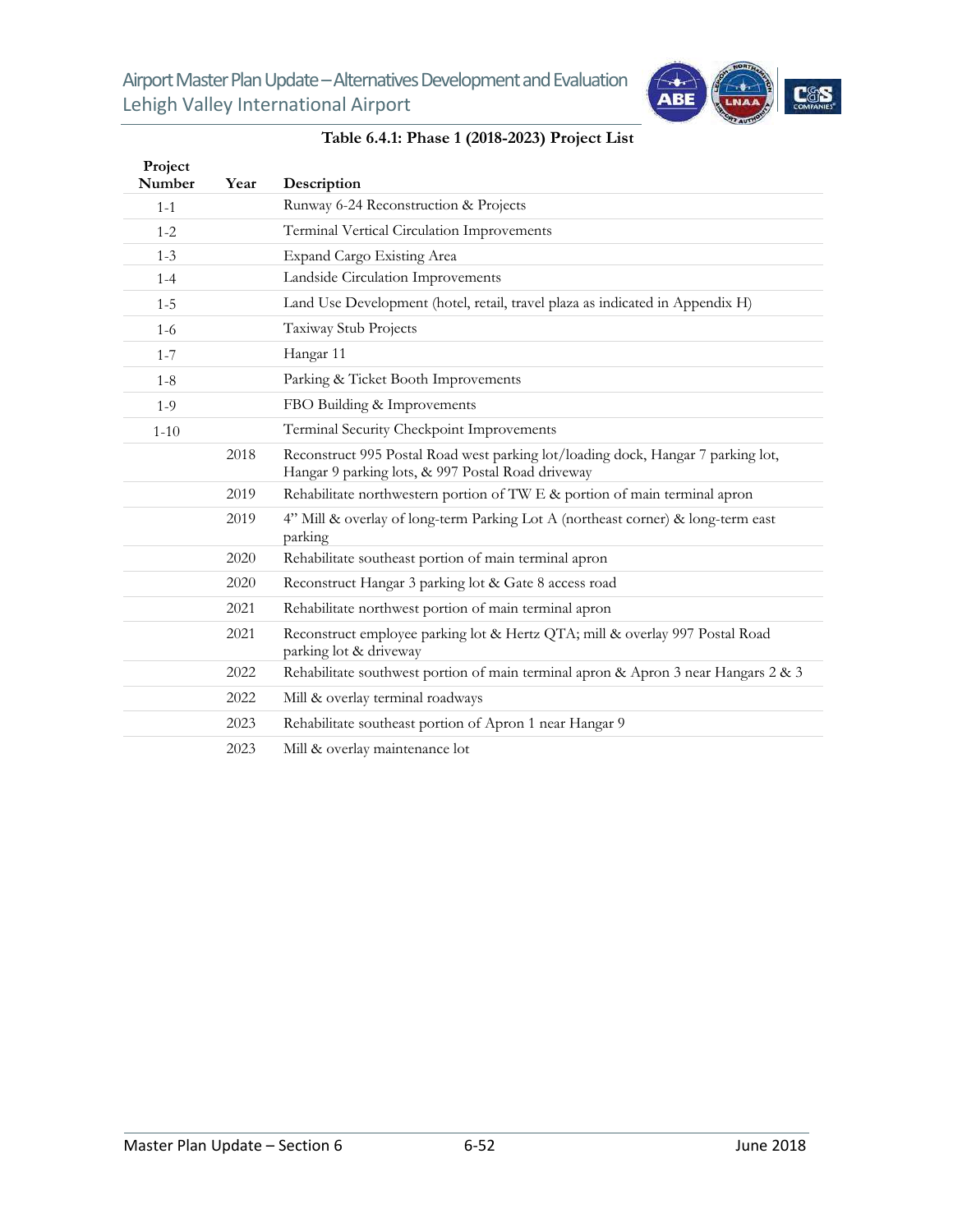

| Project<br>Number | Year | Description                                                                                                                                                                        |
|-------------------|------|------------------------------------------------------------------------------------------------------------------------------------------------------------------------------------|
| $2 - 1$           |      | Terminal IAF Facility                                                                                                                                                              |
| $2 - 2$           |      | Northside Parallel Taxiway for Runway 6-24                                                                                                                                         |
| $2 - 3$           |      | New Northside Cargo Facility                                                                                                                                                       |
| $2 - 4$           |      | Compatible Development (Maintenance, GSE Area, Land Use Development)                                                                                                               |
| $2 - 5$           |      | Runway 13-31 West Side Parallel Taxiway                                                                                                                                            |
| $2 - 6$           |      | Bulk Hangars (2)                                                                                                                                                                   |
|                   | 2024 | Rehabilitate Taxiway A from the cargo apron to Runway 13-31 & the portion of<br>Apron 9 in front of Hangar 8                                                                       |
|                   | 2024 | Mill & overlay Hangar 2/Rental QTA access road; AVIS QTA & parking lot; hangar 7<br>& 10 parking lots & driveways                                                                  |
|                   | 2025 | Rehabilitate Runway 13-31                                                                                                                                                          |
|                   | 2025 | Mill & overlay FedEx parking lot & driveway; Reconstruct Hangar 2 parking lot; Crack<br>seal short & long-term parking/express exit                                                |
|                   | 2026 | Rehabilitate Taxiway A from Runway 13-31 to Runway 24 end                                                                                                                          |
|                   | 2026 | Mill & overlay economy/other parking lot                                                                                                                                           |
|                   | 2027 | Rehabilitate Taxiway B from Runway 6-24 to Runway 13 end and the southeast<br>portions of Taxiway E                                                                                |
|                   | 2027 | Mill & overlay contractor staging area, Enterprise parking lot, Hertz parking lot; Seal<br>coat Enterprise QTA, 995/997 Postal Road parking lot/loading dock, Hangar 9<br>driveway |
|                   | 2028 | Various areas of localized preventative maintenance                                                                                                                                |

#### **Table 6.4.2: Phase 2 (2024-2028) Project List**

# **Table 6.4.3: Phase 3 (2029-2039) Project List**

| Project<br>Number | Description                             |
|-------------------|-----------------------------------------|
| $3-1$             | Runway 6-24 Extension                   |
| $3 - 2$           | Remain Overnight (RON) Parking Area     |
| $3 - 3$           | Fuel Farm Expansion                     |
| $3 - 4$           | Runway 13-31 Extension                  |
| $3 - 5$           | Runway 13-31 East Side Parallel Taxiway |
| $3-6$             | <b>ARFF Building Expansion</b>          |
| $3 - 7$           | Deicing pad, hangars, QTA               |

# **Table 6.4.4: Phase 4 (2040 +) Project List**

| Project<br>Number | Description                      |
|-------------------|----------------------------------|
| $4-1$             | 3rd Runway & Connecting Taxiways |
| $4 - 2$           | Terminal Concourse Expansion     |
| $4 - 3$           | Northside Cargo Expansion        |
| $4 - 4$           | T-hangars (4)                    |
| 4-5               | Bulk Hangars (3)                 |